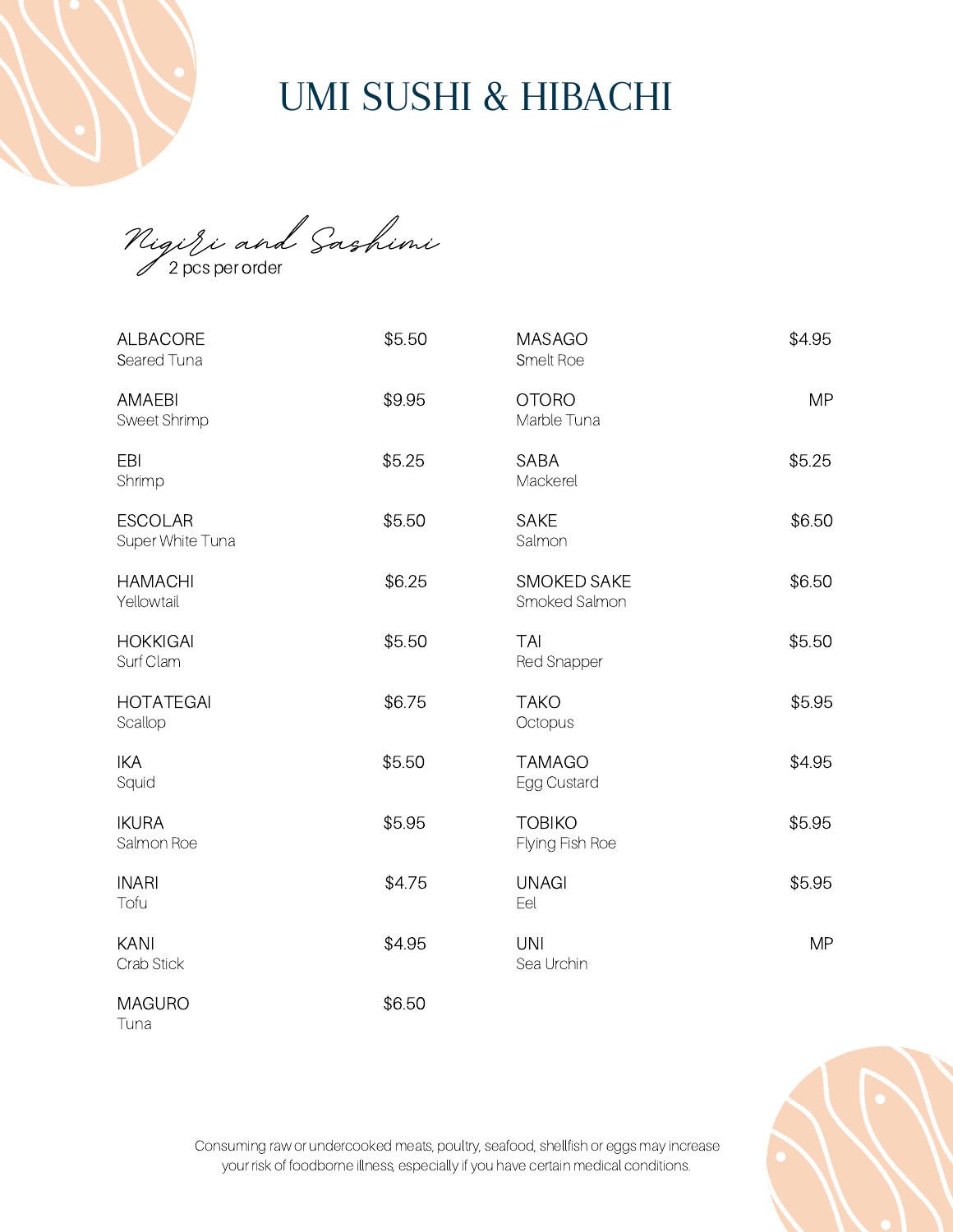

| gic Maki<br>'H a                                        |        |
|---------------------------------------------------------|--------|
| ASAPARAGUS                                              | \$4.25 |
| <b>AVOCADO</b>                                          | \$4.50 |
| <b>CUCUMBER</b>                                         | \$4.25 |
| <b>SWEET POTATO TEMPURA</b>                             | \$5.95 |
| AAC<br>asparagus, avocado, cucumber                     | \$5.50 |
| VEGETABLE<br>asparagus, avocado, cucumber, cream cheese | \$5.95 |
| <b>EEL AVOCADO</b>                                      | \$7.00 |
| <b>EEL CUCUMBER</b>                                     | \$7.00 |
| <b>SALMON ROLL</b>                                      | \$5.95 |
| SHRIMP ASPARAGUS                                        | \$6.50 |
| <b>SPICY KANI ROLL</b>                                  | \$6.50 |
| <b>SPICY SALMON</b>                                     | \$6.25 |
| <b>SPICY SCALLOP</b>                                    | \$7.95 |
| <b>SPICY TUNA</b>                                       | \$6.50 |
| <b>SPICY YELLOWTAIL</b>                                 | \$6.95 |
| <b>SALMON AVOCADO</b>                                   | \$6.95 |
| TUNA ROLL                                               | \$5.95 |
| <b>TUNA AVOCADO</b>                                     | \$6.95 |

YELLOWTAIL ROLL \$6.25

| ALASKA<br>salmon, avocado, cucumber, masago                                                              | \$6.95  |
|----------------------------------------------------------------------------------------------------------|---------|
| <b>BOSTON</b><br>cooked shrimp, cucumber, lettuce, Japanese<br>mayo                                      | \$6.75  |
| <b>CALIFORNIA</b><br>kani, avocado, cucumber                                                             | \$6.25  |
| CATERPILLAR<br>eel, cucumber, avocado, topped with masago, eel<br>sauce                                  | \$11.00 |
| PHILADELPHIA<br>smoked salmon, avocado, cream cheese                                                     | \$6.95  |
| <b>RAINBOW</b><br>kani, avocado, cucumber, topped with salmon,<br>tuna, white tuna                       | \$10.95 |
| ROCKY ROLL - Deep Fried)<br>spicy kani, avocado, cream cheese, topped with<br>eel sauce & spicy mayo     | \$8.50  |
| <b>SALMON SKIN</b><br>salmon skin, cucumber, masago, topped with eel<br>Sauce                            | \$6.95  |
| <b>SALMON TEMPURA</b><br>salmon tempura, avocado, cucumber, masago,<br>eel sauce, spicy mayo             | \$7.50  |
| <b>SHRIMP TEMPURA</b><br>shrimp tempura, avocado, cucumber, masago,<br>topped with eel sauce, spicy mayo | \$7.95  |
| <b>SPIDER</b><br>fried soft shell crab, cucumber, avocado, topped<br>with eel sauce, spicy mayo          | \$9.75  |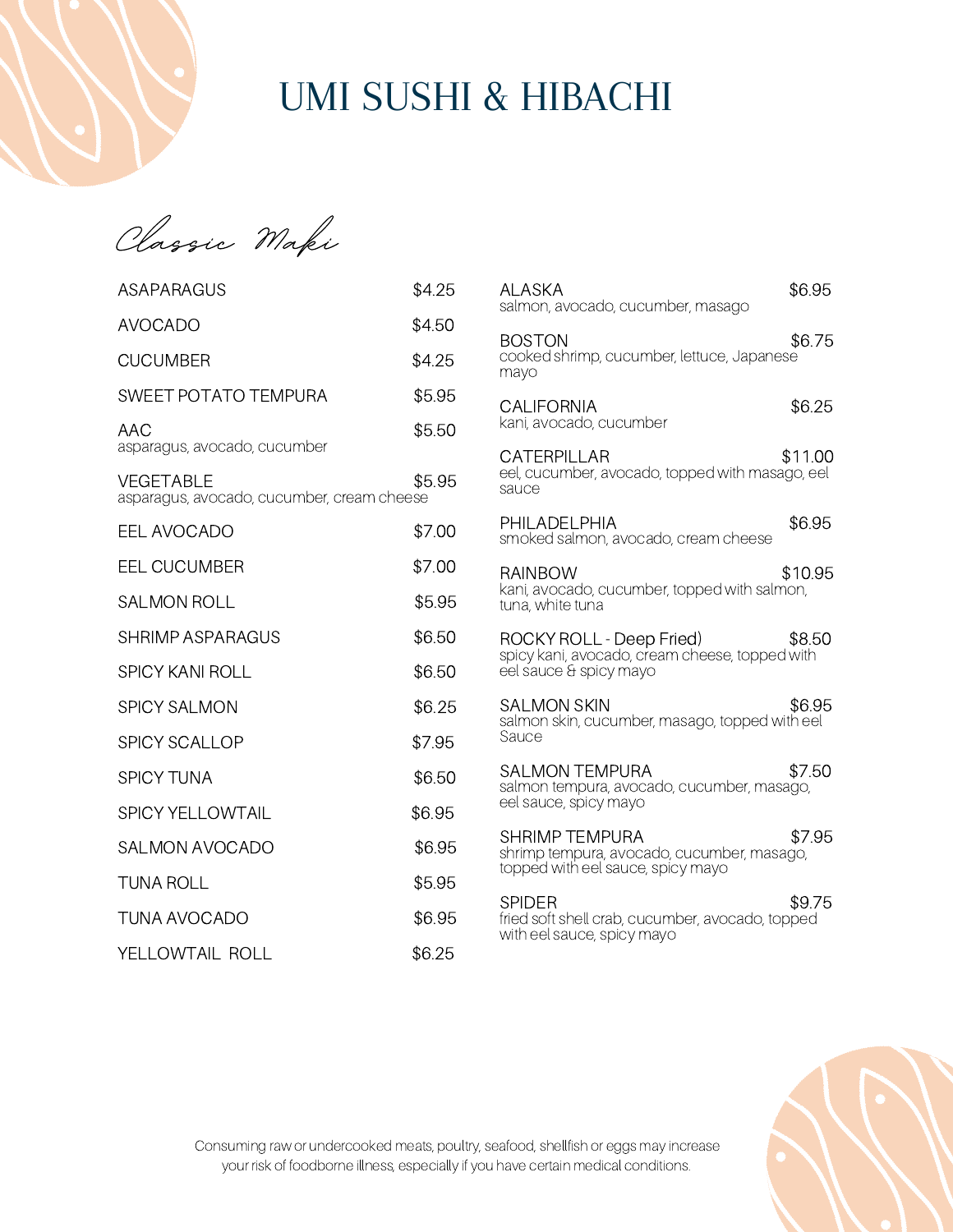Signature Maki

| ANGRY BIRD<br>shrimp tempura, spicy kani, cucumber, topped with seared salmon, masago, green onion, eel sauce, spicy<br>mayo                     | \$14.95 |
|--------------------------------------------------------------------------------------------------------------------------------------------------|---------|
| <b>BLACK SCORPION</b><br>soft shell crab, shrimp tempura, unagi, asparagus, avocado, masago, topped with eel sauce                               | \$17.95 |
| <b>CHERRY BLOSSOM</b><br>shrimp tempura, spicy kani, avocado, topped with tuna, white tuna, tobiko, eel sauce, spicy mayo                        | \$14.95 |
| <b>CRUNCH</b><br>shrimp tempura, cucumber, kaiware (daikon sprout), topped with crunch, nori, masago, eel sauce, spicy<br>mayo                   | \$13.50 |
| DYNAMITE ROLL<br>soy paper - shrimp tempura, kani tempura, avocado, mango, topped with spicy kani, eel sauce, spicy mayo                         | \$15.95 |
| <b>EXPLOSION</b><br>salmon, white tuna, cucumber, serrano pepper, topped with seared tuna, avocado, Umi sauce                                    | \$15.50 |
| <b>FIRE CRACKER</b><br>spicy tuna, spicy yellowtail, avocado, serrano peppers, topped with salmon, tuna, mango, Umi sauce                        | \$15.95 |
| FIRE & ICE<br>Deep Fried - kani, spicy tuna, white fish, avocado, cream cheese, serrano peppers, topped with eel sauce,<br>spicy mayo, Umi sauce | \$15.95 |
| <b>GODZILLA</b><br>soy paper - soft shell crab, shrimp tempura, spicy kani, spicy tuna, avocado, topped with eel sauce, spicy<br>mayo            | \$17.50 |
| <b>HAWAIIAN ROLL</b><br>soy paper - soft shelled crab, spicy salmon, cucumber, mango, topped with spicy mayo, eel sauce, sesame<br>seeds         | \$15.50 |
| <b>LAZY LOBSTER</b><br>soy paper - lobster tempura, asparagus, avocado, cream cheese, topped with wasabi mayo, sriracha                          | \$17.95 |
| MANGO TANGO<br>shrimp tempura, spicy kani, topped with spicy tuna, mango, eel sauce, mango sauce                                                 | \$14.50 |

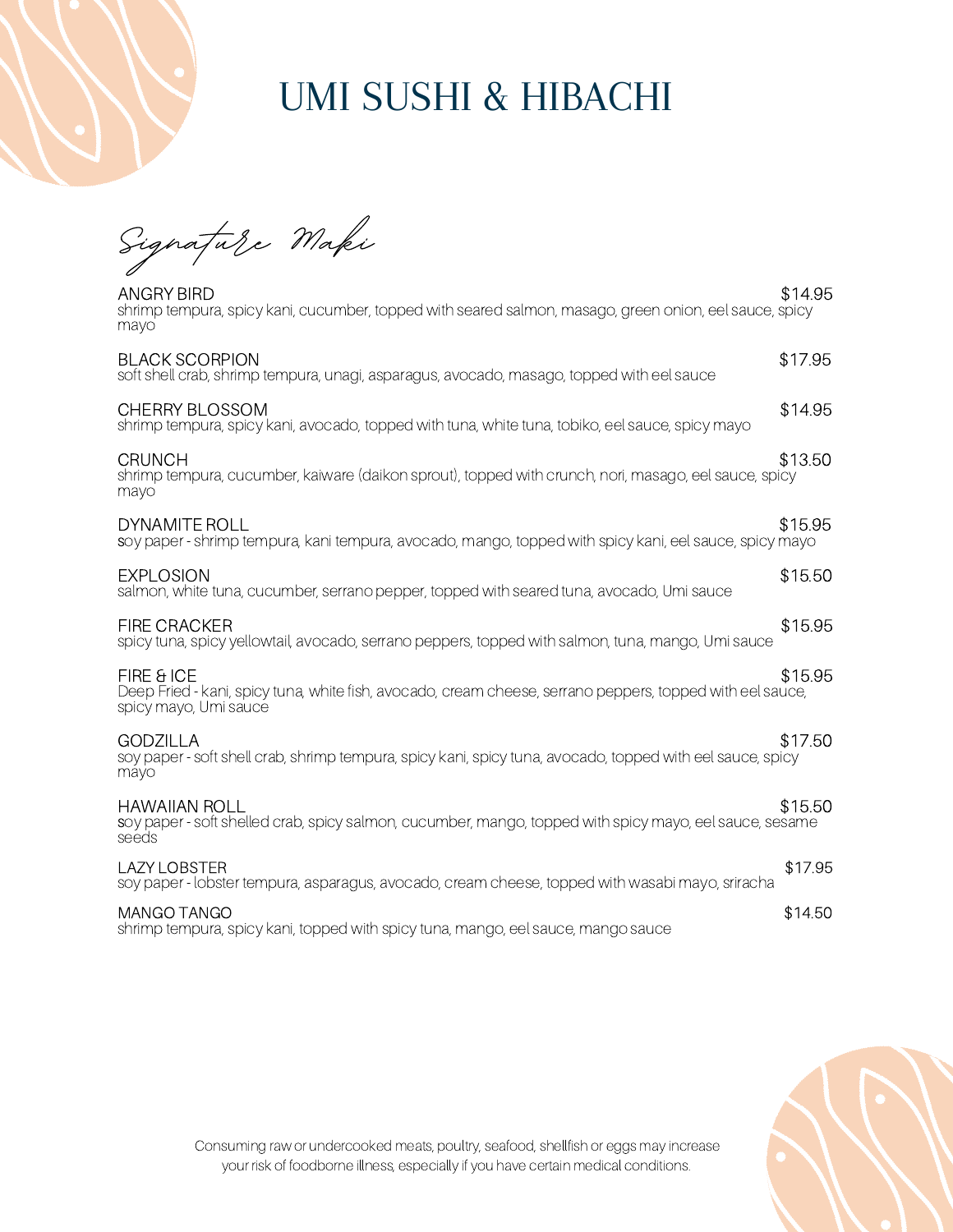Signature Maki

| NO.9<br>shrimp tempura, cucumber, topped with salmon, avocado, eel sauce                                                                           | \$15.25 |
|----------------------------------------------------------------------------------------------------------------------------------------------------|---------|
| <b>PHOENIX</b><br>white tuna, yellowtail, cucumber, topped with salmon, avocado                                                                    | \$15.25 |
| PINK LADY<br>pink soy paper - spicy kani, tuna, yellowtail, avocado, mango, topped with spicy mayo                                                 | \$16.50 |
| ROYAL PINK<br>pink soy paper - shrimp tempura, spicy kani, avocado, topped with shrimp, kani, eel sauce crunch                                     | \$17.95 |
| <b>TRIPLE THREAT</b><br>spicy salmon, spicy yellowtail, topped with spicy tuna, crunch, spicy mayo                                                 | \$14.95 |
| UNAGH OVER<br>eel tempura, kani, cream cheese, cucumber, topped with unagi, avocado, tobiko, eel sauce, spicy mayo                                 | \$16.95 |
| <b>VEGAS</b><br>Deep Fried - salmon, avocado, serrano peppers, topped with masago, eel sauce, spicy mayo                                           | \$10.75 |
| VOLCANO<br>Deep Fried - spicy kani, white fish, cream cheese, asparagus, topped with spicy tuna, crunch, eel sauce5<br>spicy mayo, serrano peppers | \$15.50 |
| <b>WINTER ROLL</b><br>tuna, white tuna, mango, topped with mango sauce, tempura flakes                                                             | \$14.50 |

Naruto Maki

KANI NARUTO \$13.75 kani, avocado, wrapped cucumber, topped with ponzu dressing

#### KING DRAGON NARUTO \$18.50

deep fried lobster, spicy kani, avocado, masago, wrapped in cucumber, topped with eel sauce

#### RAINBOW NARUTO \$14.95

kani, salmon, tuna, yellowtail, avocado, wrapped in cucumber, topped with masago, ponzu dressing

### SPICY TUNA NARUTO \$14.25

fresh tuna, spicy tuna, avocado, crunch, wrapped in cucumber, topped with jalapenos, ponzu, & Japanese dressing